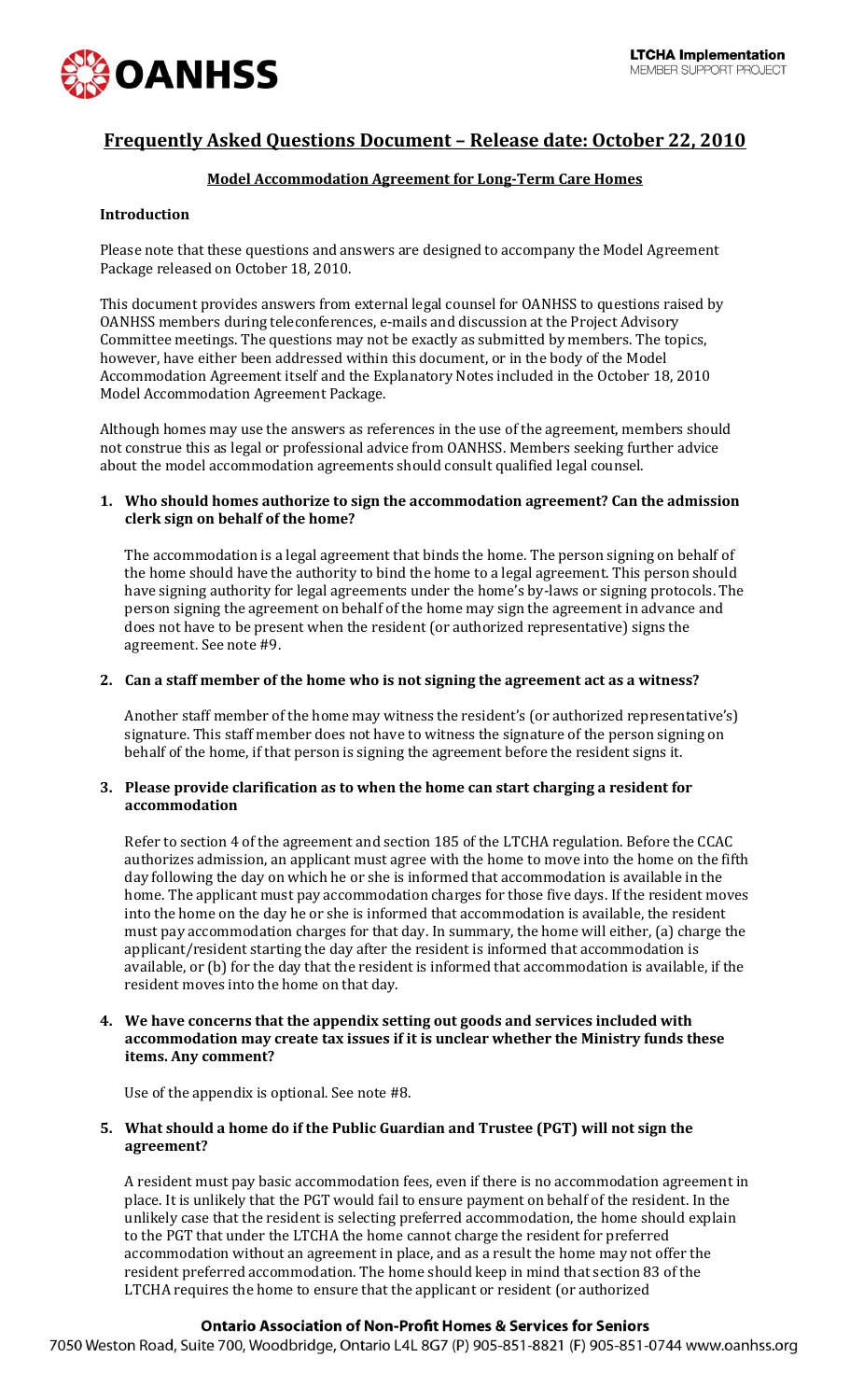representative) is not led to believe, or not threatened, that failure to sign an agreement will result in discharge or refusal of admission.

### **6. With regard to rate reductions, when a resident is from another facility the home must subtract one day from discharge. The agreement states that a resident must pay from the time he or she accepts the room. Does this result in an extra charge to the resident?**

There will not be an extra charge because where a resident transfers to another home, and the other home admits the resident on the day of discharge, the home that the resident transfers from does not charge the resident for the day of discharge. See section 5 of the agreement and section 256 of the LTCHA regulation.

### **7. The agreement has a spot for the home to enter the accommodation rate. What should the home enter into this spot if the resident will receive a rate reduction?**

If the home does not know the amount of rate reduction, it should enter the current rate for basic accommodation. The agreement now states that the rate is, "subject to any rate reduction approved by the Ministry and in effect" See subsection 1.2 of the agreement."

### **8. The home uses the Ministry letter to provide thirty days notice of a rate increase. Is this enough time to cover people on rate reductions?**

Generally the LTCHA regulation requires homes to provide thirty days written notice of an increase. There are certain exceptions to this rule for residents on rate reductions. See section 259 of the LTCHA regulation.

### **9. To meet the thirty day requirement for notice of a rate increase, the home uses the Ministry letter. The home does not send out individual letters. Any comment?**

The thirty day notice period is a requirement in the LTCHA regulations. Section 259 of the regulation requires the home to provide at least thirty days written notice of an increase to accommodation fees and the amount of the increase. The model agreement provides two options to meet this requirement – see section 2 of the agreement and note #5.

# **10. Is OANHSS releasing a sample agreement for resident charges for goods and services not relating to accommodation?**

Yes. This package will be released during the first week of November 2010.

# **11. Does use of optional clauses, including the clause relating to the failure to pay preferred rates, affect certification?**

No. See note #10.

# **12. What happens if the resident refuses to sign the accommodation agreement?**

A resident must pay basic accommodation fees, even if there is no accommodation agreement in place. If the resident is selecting preferred accommodation, the home should explain that under the LTCHA, the home cannot charge the resident for preferred accommodation without an agreement in place, and as a result the home may not offer the resident preferred accommodation. **Important:** Section 83 of the LTCHA requires the home to ensure that the applicant or resident (or authorized representative) is not led to believe, or not threatened, that failure to sign an agreement will result in discharge or refusal of admission.

### **13. Must the home charge interest on overdue accounts?**

No. Charging interest is at the home's discretion.

### **14. When the Ministry changes accommodation rates, do residents have to sign a new agreement?**

No, but the home must provide written notice of the increase. This notice should provide the current rate that the resident must pay. If the home is using a schedule to indicate the current rate, the home would attach a new schedule to the agreement. See section 2 of the agreement and note #2.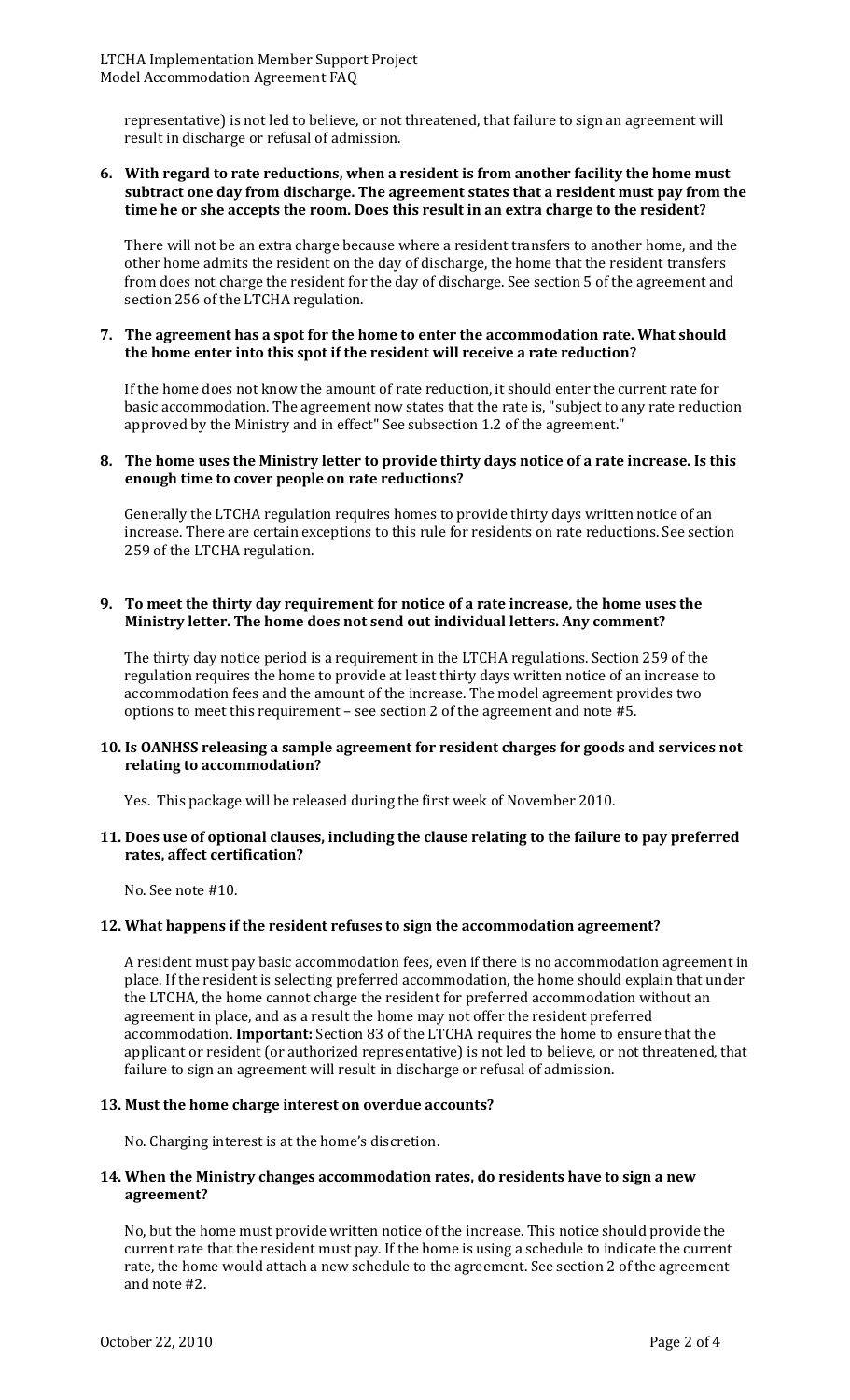# **15. What happens if the home does not have all the accommodation agreements signed by January 1, 2011?**

Starting on January 1, 2011, any accommodation agreement that the home presents to a resident must comply with the requirements in section 227 of the LTCHA regulation. The home does not have to replace existing accommodation agreements (for current residents) with new agreements unless some event triggers the signing of a new agreement, for example a change in class of accommodation. See slide on page 9 of the presentation, "Model Accommodation Agreement: Context and Content Presentation" from the Member Forum Teleconference Meeting on October 7, 2010.

### **16. Can the home use class of accommodation to refer to the accommodation rate instead of referring to a difference in accommodation?**

No. To treat the agreement as certified the home should indicate the accommodation rate as set out in subsection 1.2, or in a schedule (see note #3). In your situation, it appears that you would simply have residents in the same class of accommodation paying different rates.

# **17. If the Ministry processes rate reduction applications annually, does the home have to wait a year before charging interest on overdue amounts for residents who apply for a rate reduction?**

Section 254 of the LTCHA regulation states that, "Where a resident has applied for a reduction under section 253, a licensee of a long-term care home may not charge interest for missed, incomplete or late payments, until the Director has approved the maximum amount that may be charged for accommodation under that section." If you have concerns or questions about how and when to assess and charge interest in this context, you should seek legal or accounting advice. This may also be an issue to address with the Ministry.

# **18. Can the home use a resident's comfort allowance to pay arrears?**

Residents who qualify for a high level of rate reduction retain an allowance from their income source. This allowance is part of a resident's income. The home cannot "use" or obtain resident money without the resident's consent or, in the context of trust funds, written authorization.

# **19. Can we add additional items to this list in the Goods and Services Appendix, and still consider the agreement certified?**

No. Homes cannot treat the agreement as certified if they add items to the appendix, or change the appendix. Adding items will require a lawyer to provide certification. Member homes can, however, choose to explain the additional services included with accommodation in more detail (including adding items) within their full Package of Information for Residents.

# **20. Can homes stipulate that changes to accommodation styles/class must be made in writing by residents?**

Homes cannot add this stipulation and treat the model agreement as certified. The LTCHA regulation restricts the content of an accommodation agreement to certain types of provisions. Section 227 of the regulation governs the content of accommodation agreements and does not explicitly refer to this type of provision as a type of provision that a licensee can include in an accommodation agreement. Homes adding such a stipulation will require a lawyer to provide certification.

# **21. What does certification look like? How can homes demonstrate to the Ministry that legal certification has been obtained?**

There is a certification letter in the Model Accommodation Agreement Package (Release Date: October 18, 2010). See note #10.

# **22. The wording of the agreement specifies only when the home discharges the resident. What about situations where a resident chooses to discharge themselves (e.g. where client is on medical leave and then does not come back)?**

Ultimately the home discharges the resident. See sections 145 and 146 of the LTCHA regulation.